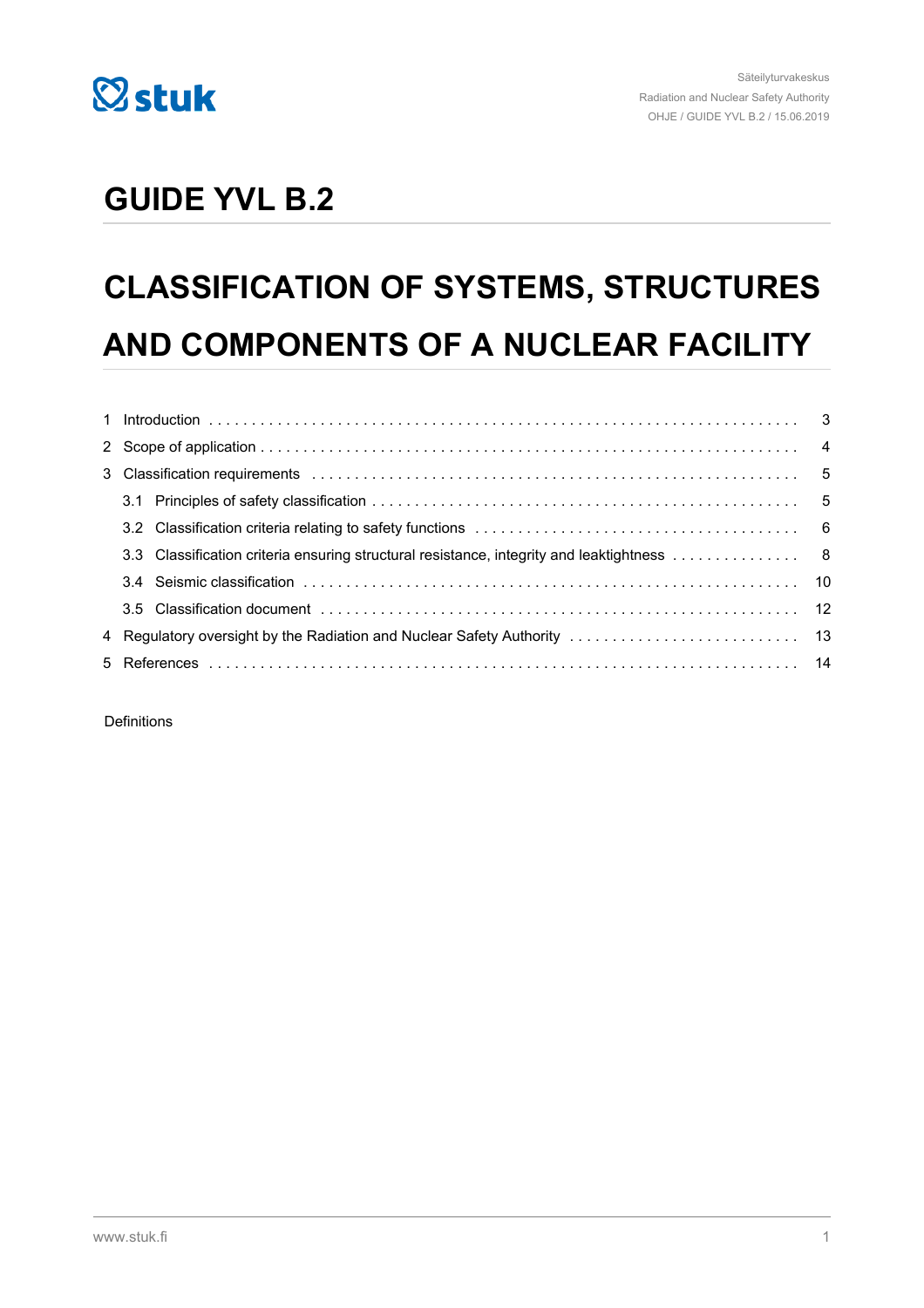

## **Authorisation**

According to Section 7 r of the Nuclear Energy Act (990/1987), *the Radiation and Nuclear Safety Authority (STUK) shall specify detailed safety requirements for the implementation of the safety level in accordance with the Nuclear Energy Act.*

## **Rules for application**

The publication of a YVL Guide shall not, as such, alter any previous decisions made by STUK. After having heard the parties concerned STUK will issue a separate decision as to how a new or revised YVL Guide is to be applied to operating nuclear facilities or those under construction, and to licensees' operational activities. The Guide shall apply as it stands to new nuclear facilities.

When considering how the new safety requirements presented in the YVL Guides shall be applied to the operating nuclear facilities, or to those under construction, STUK will take due account of the principles laid down in Section 7 a of the Nuclear Energy Act (990/1987): *The safety of nuclear energy use shall be maintained at as high a level as practically possible. For the further development of safety, measures shall be implemented that can be considered justified considering operating experience, safety research and advances in science and technology.*

According to Section 7 r(3) of the Nuclear Energy Act, *the safety requirements of the Radiation and Nuclear Safety Authority (STUK) are binding on the licensee, while preserving the licensee's right to propose an alternative procedure or solution to that provided for in the regulations. If the licensee can convincingly demonstrate that the proposed procedure or solution will implement safety standards in accordance with this Act, the Radiation and Nuclear Safety Authority (STUK) may approve a procedure or solution by which the safety level set forth is achieved.*

With regard to new nuclear facilities, this Guide shall apply as of 1 July 2019 until further notice. With regard to operating nuclear facilities and those under construction, this Guide shall be enforced through a separate decision to be taken by STUK. This Guide replaces Guide YVL B.2 (15.11.2013).

Translation. Original text in Finnish.

### **STUK • SÄTEILYTURVAKESKUS STRÅLSÄKERHETSCENTRALEN RADIATION AND NUCLEAR SAFETY AUTHORITY** Osoite / Address • Laippatie 4, 00880 Helsinki Postiosoite / Postal address • PL / P.O.Box 14, FI-00811 Helsinki, FINLAND Puh. / Tel. (09) 759 881, +358 9 759 881 • Fax (09) 759 88 500, +358 9 759 88 500 • www.stuk.fi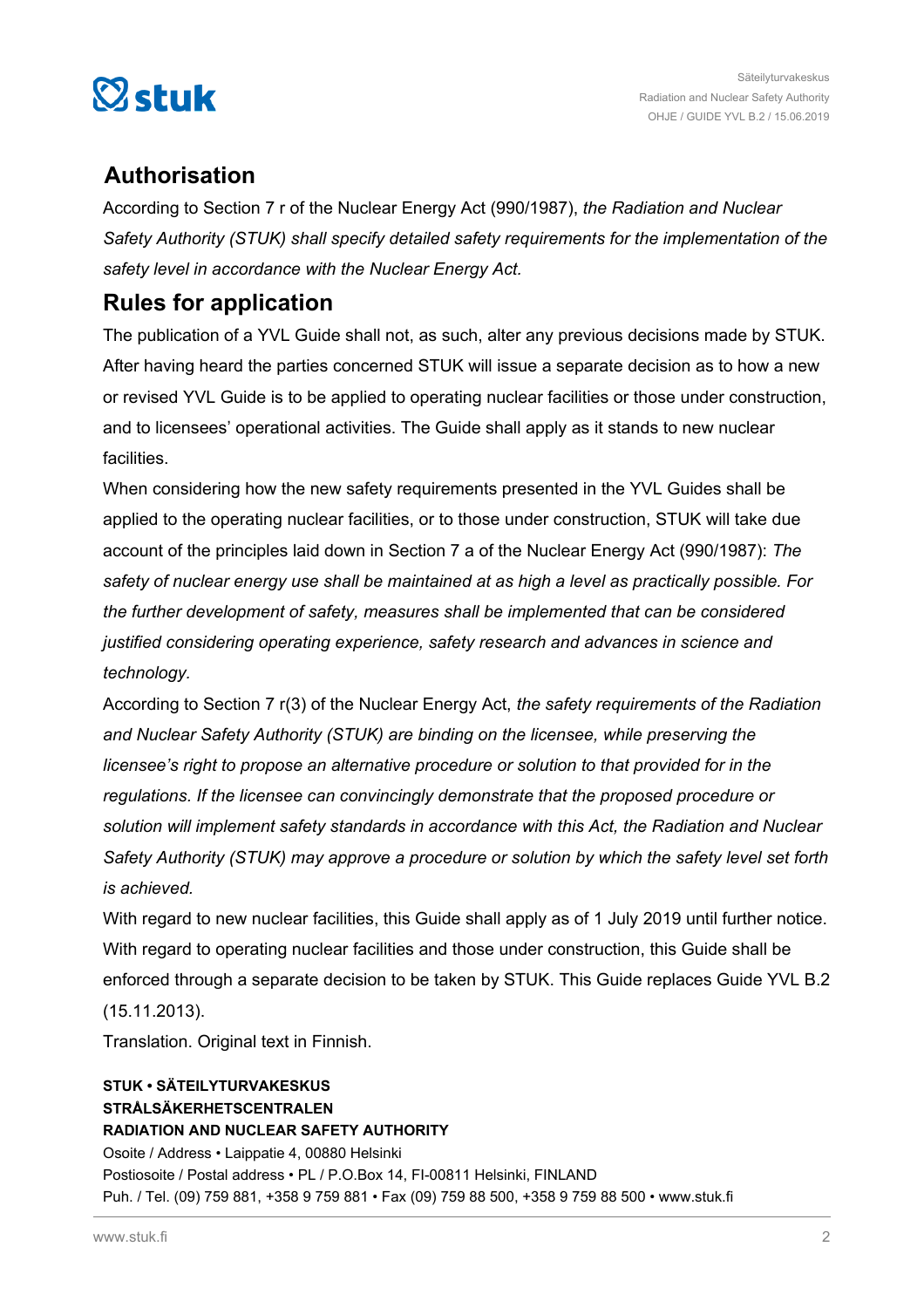<span id="page-2-0"></span>

## **1 Introduction**

101. Under Section 4 of the Radiation and Nuclear Safety Authority Regulation on the Safety of a Nuclear Power Plant (STUK Y/1/2018), *the safety functions of a nuclear facility shall be defined and the related systems, structures and components classified on the basis of their safety significance*. In addition, *requirements set for and the actions taken to ascertain the compliance with the requirements of the systems, structures and components implementing safety functions and connecting systems, structures and components shall be commensurate with the safety class of the item in question*. **[**2019-06-15 **]**

102. Under Section 5 of the Radiation and Nuclear Safety Authority Regulation on the Safety of Disposal of Nuclear Waste (STUK Y/4/2018), *the safety functions for the operation of the nuclear facility and long-term safety functions shall be defined, and the systems, structures and components performing them and related to them shall be classified. The classification shall take into account the use of the systems, structures and components on the basis of significance in terms of operational safety, long-term safety or both, if necessary.* **[**2019-06-15 **]**

103. The quality management requirements applied to the systems, structures and components of different safety classes are given in Guides YVL A.3 "Leadership and management for safety", YVL B.1 "Safety design of a nuclear power plant" and, with regard to components and structures in various fields of technology, in the E Series YVL guides. **[**2019-06-15 **]**

104. Sections 35 and 36 of the Nuclear Energy Decree contain the requirement that the classification document shall be submitted to STUK as part of the construction and operating licence application. **[**2019-06-15 **]**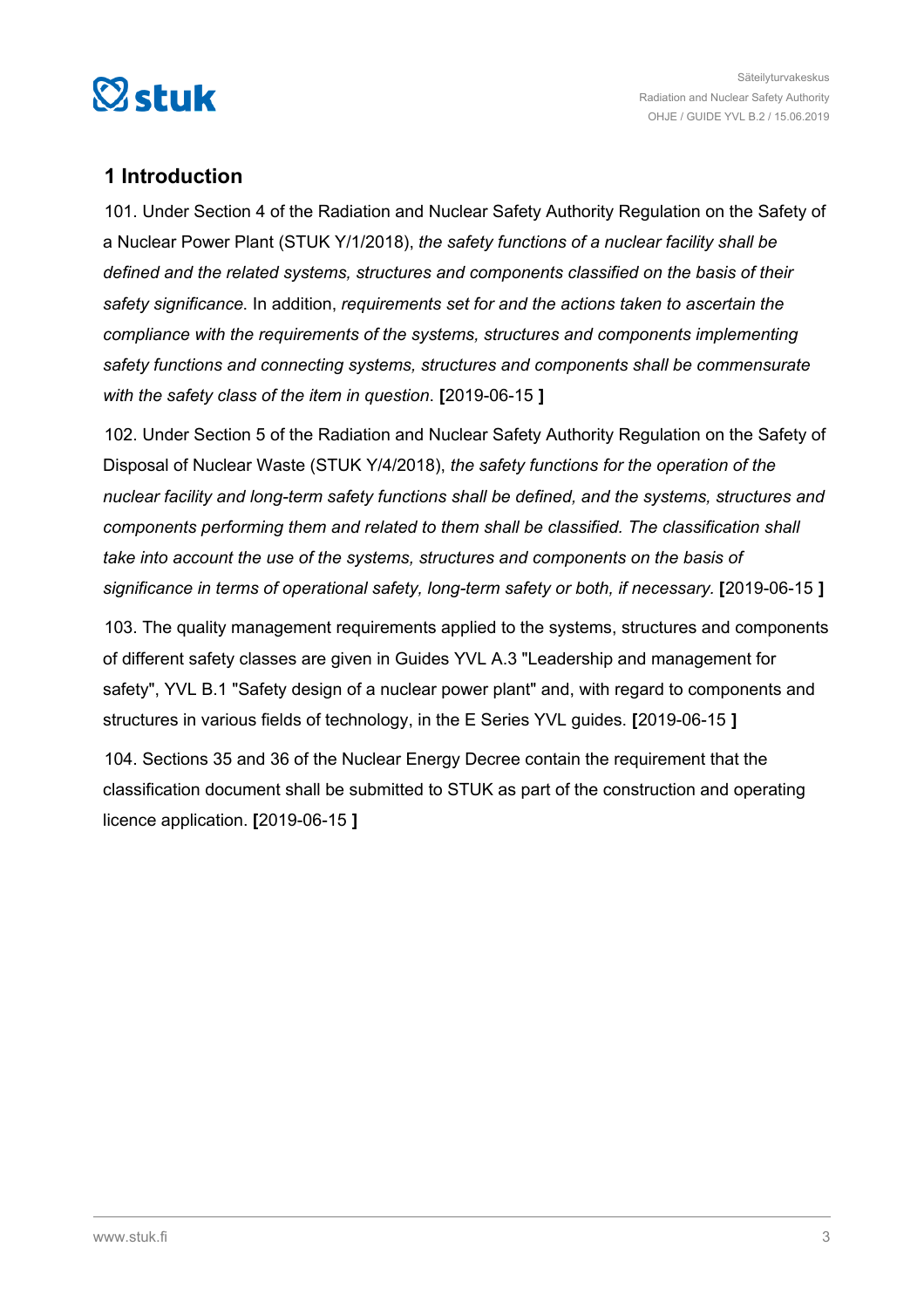<span id="page-3-0"></span>

## **2 Scope of application**

201. This Guide applies to the safety classification and seismic classification of nuclear facilities, classification document review as well as the design, construction and operation requirements for facility parts that ensue from classification. **[**2013-11-15 **]**

202. Removed. **[**2019-06-15 **]**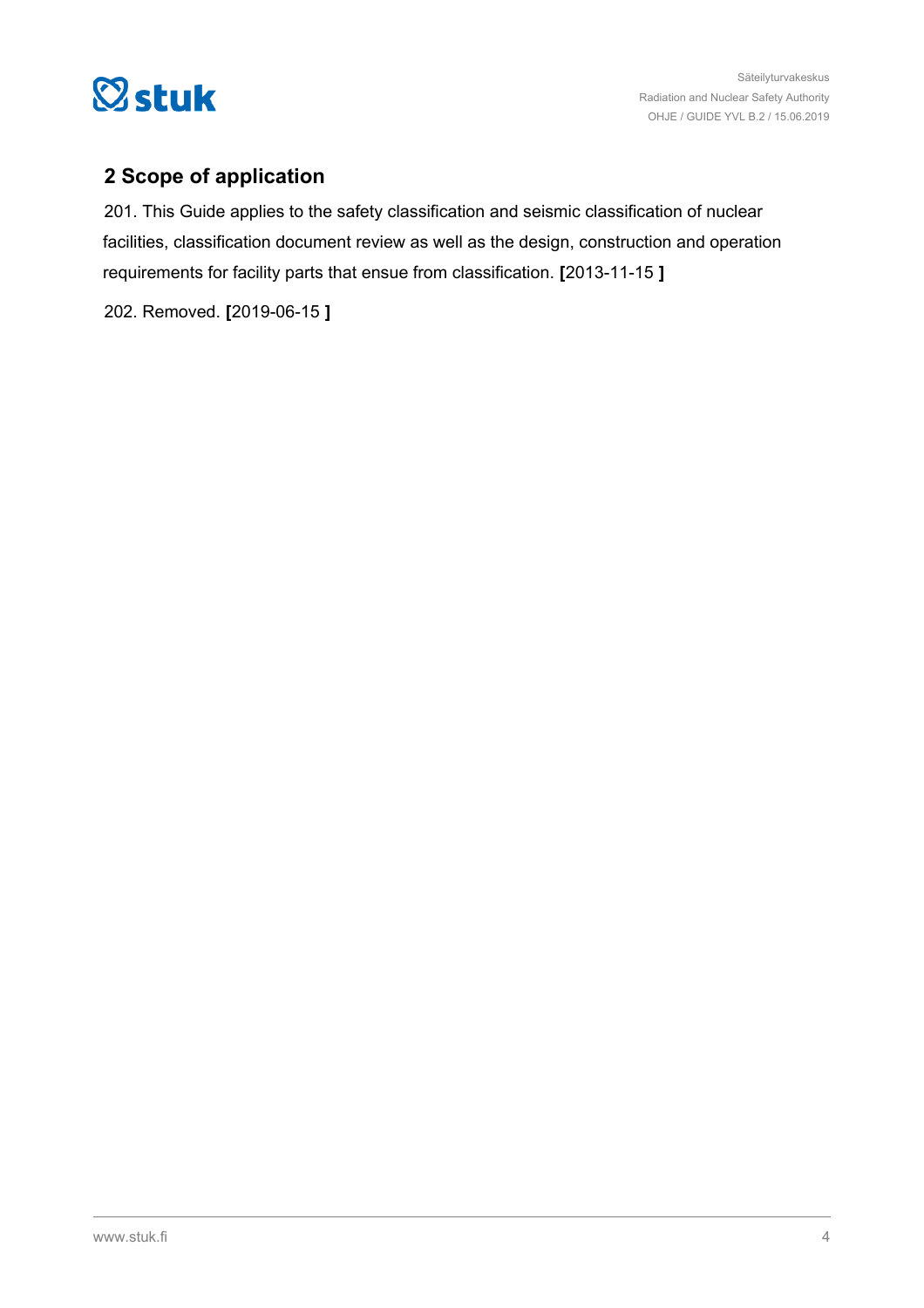<span id="page-4-0"></span>

### **3 Classification requirements**

### **3.1 Principles of safety classification**

301. Classification of the nuclear facility's systems, structures and components shall primarily be based on deterministic methods supplemented, and complemented by a Probabilistic Risk Assessment (PRA) and expert judgement. Requirements of producing and use of the PRA are stated in quide YVL A.7 "Probabilistic risk assessment and risk management of a nuclear power plant". **[**2019-06-15 **]**

302. For management of the nuclear facility's safety functions, the facility shall be divided into structural and functional entities, i.e. systems. **[**2019-06-15 **]**

302a. The systems shall be further divided into structures and components. The division shall be such that every structure and component affecting the nuclear facility's operation and safety shall belong to a system. **[**2019-06-15 **]**

303. The nuclear facility's systems, structures and components shall be grouped into the Safety Classes 1, 2 and 3 and Class EYT (non-nuclear safety) on the basis of their importance for safety. **[**2019-06-15 **]**

304. The safety classification of systems shall be based on the facility's safety functions and the significance of the systems that perform them in terms of the reliability of these safety functions, with due consideration to ensuring safety by defence-in-depth. **[**2013-11-15 **]**

305. The safety classification of structures shall be based on the structural strength, integrity and leaktightness required to accomplish safety functions or to prevent the dispersion of radioactive substances. A structure's safety class is determined based on which of these justifications requires a higher safety class. **[**2013-11-15 **]**

306. The safety classification of components shall be based on the function required of them to accomplish safety functions, to prevent the dispersion of radioactive substances or to monitor radiation safety and on the structural strength, integrity and leaktightness required of them. A component's safety class is determined based on which of these justifications requires the highest safety class. **[**2013-11-15 **]**

307. All components defined as a safety class boundary are assigned to a higher safety class. **[**2013-11-15 **]**

307a. Heat exchangers with one side connected to piping classified to a higher safety class and the other side to piping classified to a lower safety class are, in their entirety, classified to the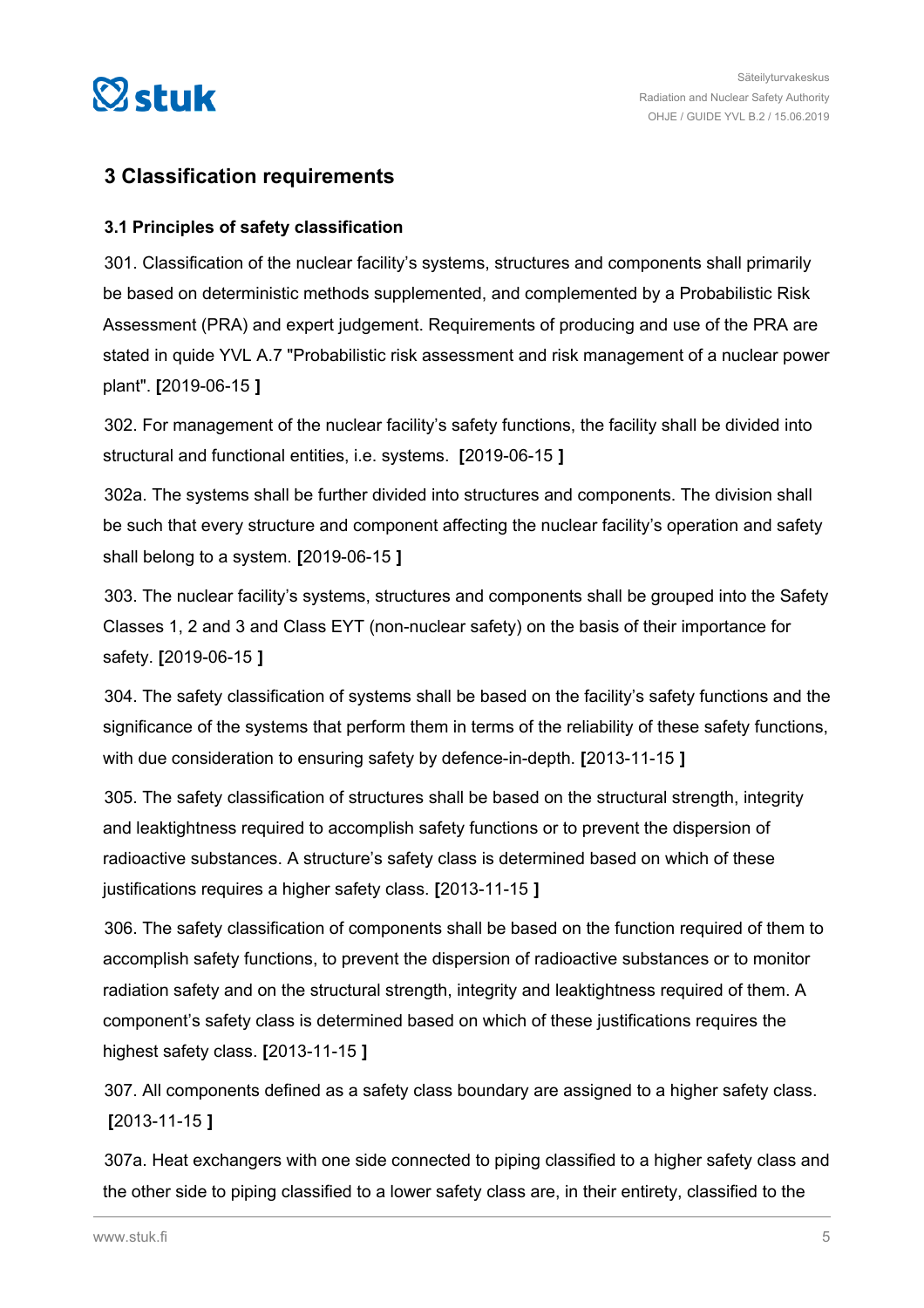<span id="page-5-0"></span>

higher safety class. The steam generators of a pressurised water reactor plant are an exception to the general rule of classification of heat exchangers; their primary side is classified to safety class 1 and the secondary side to safety class 2. **[**2019-06-15 **]**

308. In establishing and applying safety classification, attention shall be paid to the fact that ensuring safety sets different requirements on different types of equipment. For example, structural integrity, mechanical strength and corrosion resistance for pressure equipment and pressurised piping are required. Also functional reliability is required for pumps and valves, Non-pressurised piping and vessels shall, above all, be resistant to corrosion. In fuel storage, the preservation of the storage geometry within safe limits of the storage geometry is of vital importance. With the help of safety classification, requirement levels are graded among systems, structures and components of the same type. The requirements to be set for different types of components need not be similar, but the requirements shall underline the reliability of each component, the focus being on their most important safety features. **[**2019-06-15 **]**

309. The quality requirements for systems, structures and components as well as for quality assurance shall be so defined that the requirement level is higher in a higher safety class. The requirements shall focus on matters affecting the reliability of safety functions: verification of the structural integrity of structures and components as well as the operational reliability of systems. The requirements shall cover the design, manufacture, construction, installation, commissioning, inspection and actions during the operation of the classified item. **[**2019-06-15 **]**

### **3.2 Classification criteria relating to safety functions**

310. Systems shall be grouped into three Safety Classes 1, 2 and 3 and Class EYT (nonnuclear safety) based on their significance for the implementation of safety functions. **[**2019-06-15 **]**

311. When a structure or component is needed to accomplish a system's safety function, or when the structure or component essentially affects the system's safety significance, the system structure or component is assigned to the same safety class as the system that forms the structural or functional entity. Individual components may also be assigned to a safety class higher than the system itself, for example, in positions where the system connects to a system in a higher safety class. Individual components may also be assigned to a lower safety class if it can be justifiably demonstrated that they have no effect on the accomplishment of the system's safety function. **[**2019-06-15 **]**

311a. Nuclear reactor cooling circuit (primary circuit) shall be assigned to Safety Class 1.

### **[**2019-06-15 **]**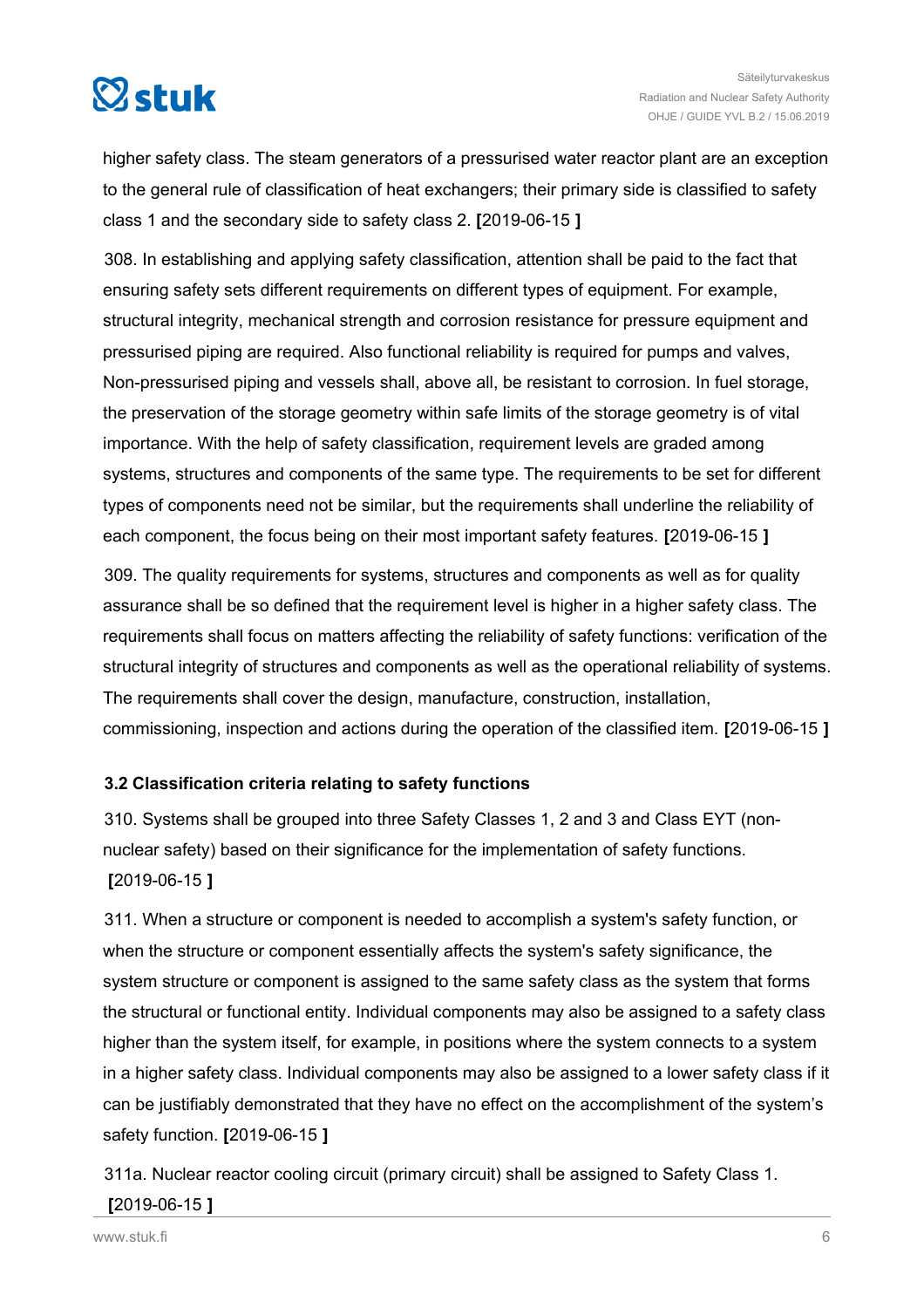

312. Systems accomplishing safety functions and their necessary support systems shall be assigned to Safety Class 2 if they are designed to provide against postulated accidents to bring the facility to a controlled state and to maintain this state. **[**2019-06-15 **]**

312a. Systems and components accomplishing the containment isolation function and the necessary support systems for the implementation of the function shall be assigned to Safety Class 2 if they are designed to provide against postulated accidents. **[**2019-06-15 **]**

313. Safety Class 3 shall include systems that

1. are designed to bring the facility into a safe state after anticipated operational occurrences, postulated accidents and design extension conditions DEC A

2. are designed to bring the facility into a controlled state after a severe reactor accident

3. accomplish the diversity principle and are designed to ensure the bringing of the reactor into a controlled state in case of the failure of a system primarily taking care of a corresponding safety function

4. mitigate the consequences of operational occurrences unless they are assigned to a higher safety class for some other reason

5. are designed to control reactor power, pressure or make-up water (the main controllers of the nuclear power plant) provided that they, in case of their failure, directly initiate a Safety Class 2 safety function

6. contribute to nuclear fuel handling or lifting of heavy loads and may, in case of their failure, cause damage to structures or components important to safety by the loss of the safety function implemented by the structure or component, cause spent fuel damage or the possibility of some other significant radiation exposure

7. have been installed as fixed parts of the plant contributing to the radioactivity monitoring of plant processes and ventilation or the control of releases in the plant

8. have been installed as fixed parts of the plant contributing to the monitoring of dose rates or radioactivity of rooms provided that they have control functions

9. are designed to cool spent nuclear fuel

10. prevent significant dispersion of radioactive substances outside the containment when components or structures containing radioactive substances fail or operate erroneously

11. prevent dispersion of radioactive substances inside the containment when components or structures containing radioactive substances fail or operate erroneously provided that the resulting radiation exposure of workers may be significantly higher than normal

12. are essential for maintaining working conditions in the main control room, emergency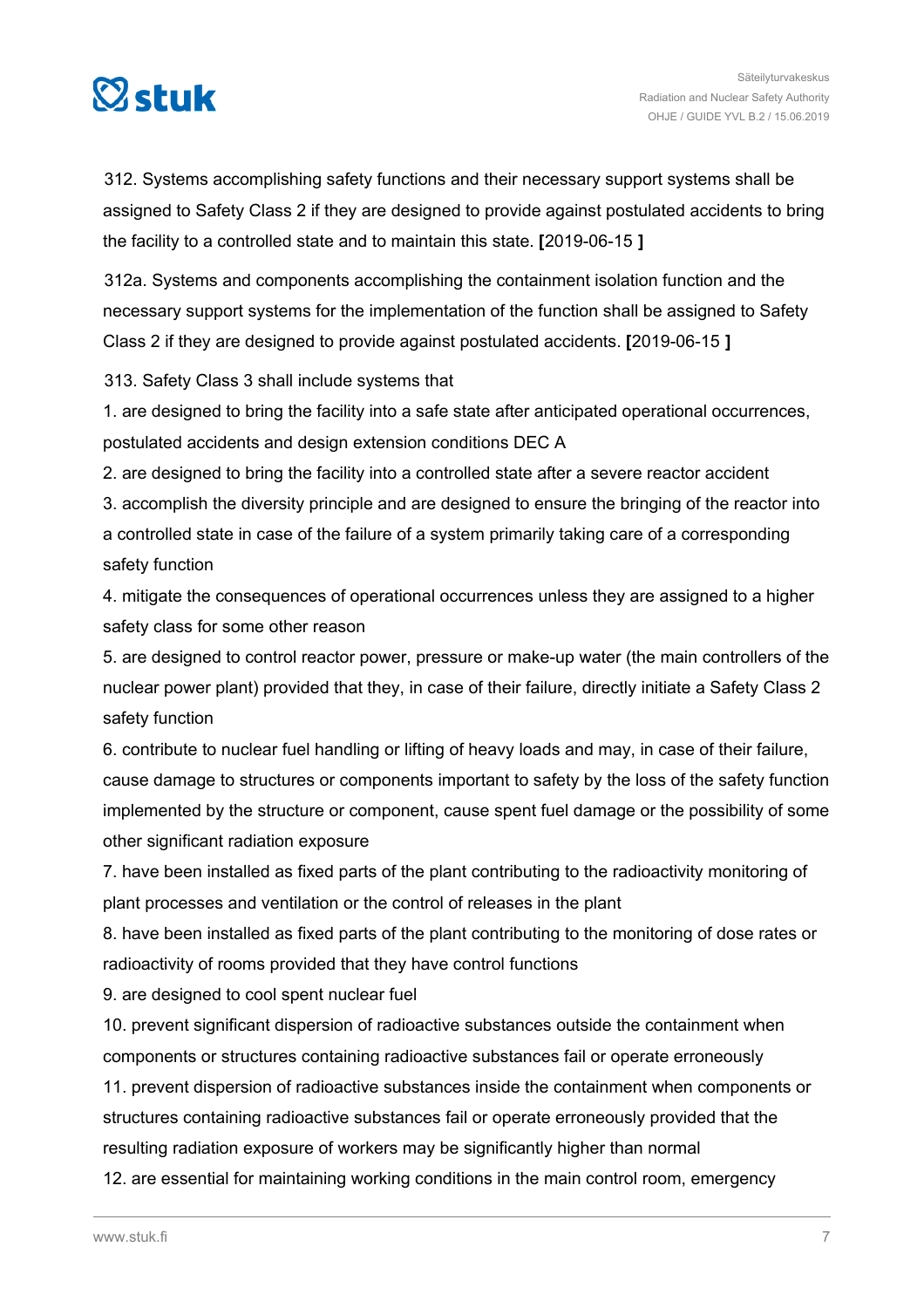<span id="page-7-0"></span>

control room, emergency response centre and other rooms needed in accident situations 13. belong to instrumentation referred to in requirement 5214 of Guide YVL B.1. **[**2019-06-15 **]**

314. Systems belonging to Class EYT shall be classified to Class EYT/STUK if the system 1. protects systems that perform safety functions from internal or external events, such as fire prevention systems and systems implementing security arrangements

2. monitors radiation, surface contamination or radioactivity of the plant, instruments, workers or the environment (e.g. the environmental radiation monitoring network) or it is used to produce essential information for the radiation safety of the population in an emergency situation (meteorological system) but the system does not belong to Safety Class 3

3. is necessary for bringing the facility to a controlled state and onwards to a safe state in case of events involving a design basis category DEC combination of failures (DEC B) or a rare external event (DEC C)

4. is necessary for bringing the facility from a controlled state to a safe state after a severe reactor accident and for maintaining it

5. is necessary for cooling stored spent nuclear fuel by the diversity principle or for heat transfer from stored spent nuclear fuel to a secondary, final heat sink

6. includes structures or components whose damage may cause significant dispersion of radioactive substances in the plant facilities or to the environment. **[**2019-06-15 **]**

### **3.3 Classification criteria ensuring structural resistance, integrity and leaktightness**

315. Based on the structural strength, integrity and leaktightness required of them to prevent the dispersion of radioactive substances, structures and components shall be grouped into three Safety Classes 1, 2 and 3 as well as Class EYT (non-nuclear safety). **[**2013-11-15 **]**

316. Safety Class 1 shall include structures and components whose failure could result in an accident compromising reactor integrity and requiring immediate actuation of safety functions. Safety Class 1 includes nuclear fuel, the reactor pressure vessel and those components of the primary circuit whose failure results in a primary circuit leak that cannot be compensated for by systems relating to normal plant operation. **[**2019-06-15 **]**

317. The following primary circuit components not assigned to Safety Class 1 shall be classified in Safety Class 2:

1. small-diameter piping which, in the event of a break, do not cause a leak that cannot be compensated for by systems relating to normal plant operation

2. components connected to the reactor coolant system through a passive flow-limiting device and which do not, in case of rupture, cause a leak larger than is manageable by systems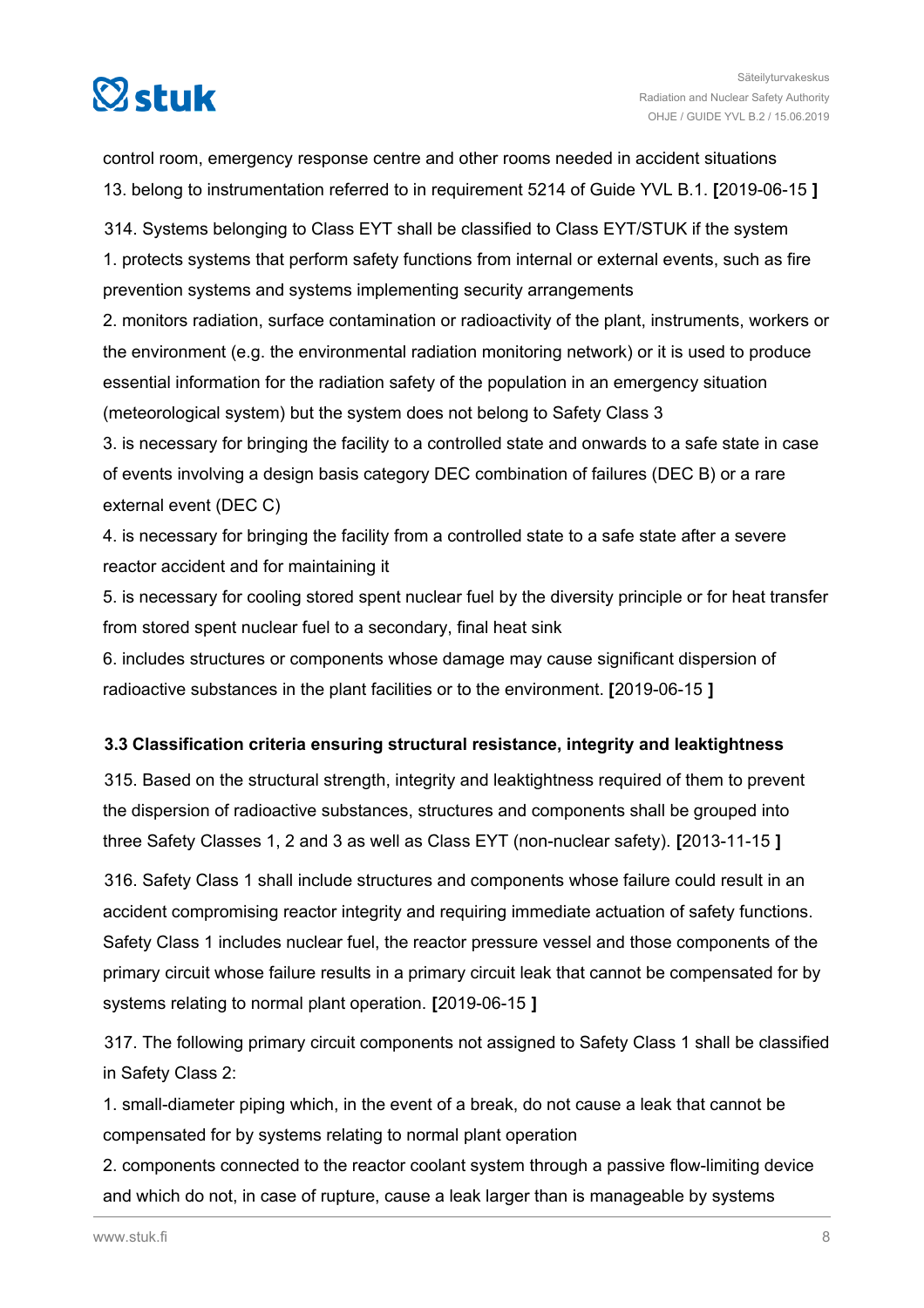

relating to normal plant operation

3. components which, in the event of their rupture, can be isolated from the reactor coolant system by two successive, automatically closing valves having a closing time that is short enough to allow for safe reactor shutdown and cooldown. **[**2019-06-15 **]**

318. To be assigned to Safety Class 2 are structures and components whose

1. integrity is required for reactor decay heat removal or the containment of radioactive

substances inside the facility following a Safety Class 1 component failure or pipe rupture

- 2. failure brings about the danger of an uncontrolled chain reaction
- 3. failure endangers nuclear fuel integrity
- 4. failure endangers integrity of a Safety Class 1 barrier.

These structures and components include

- main components and piping of the emergency core cooling system
- structures of the core support and reactor shutdown system
- primary circuit piping supports and brackets
- the reactor containment including structures relating to the containment isolation function as well as other structures directly connecting to the containment
- nuclear fuel storage racks.

### **[**2019-06-15 **]**

319. To be assigned to Safety Class 3 are

1. buildings and structures ensuring the operability and physical separation of Safety Class 2 systems

2. structures and components ensuring Safety Class 3 functions

3. structures and components relating to barriers to the dispersion of radioactive substances or structures relating to the handling of radioactive materials not assigned to higher safety classes and whose failure could result in a significant release of radioactive substances within the facility or to the environment. **[**2019-06-15 **]**

320. When determining the safety class of small-diameter piping ( $DN \le 50$ ), the following principles shall be followed:

1. Small-diameter piping (DN ≤ 20) connected to Safety Class 1 piping or equipment belongs to Safety Class 2. The leakage control pipes ( $DN \leq 20$ ) of the sealings of primary circuit equipment belong to Safety Class 3.

2. Small-diameter piping connected to Safety Class 2 piping or equipment belongs to Safety

### Class 3.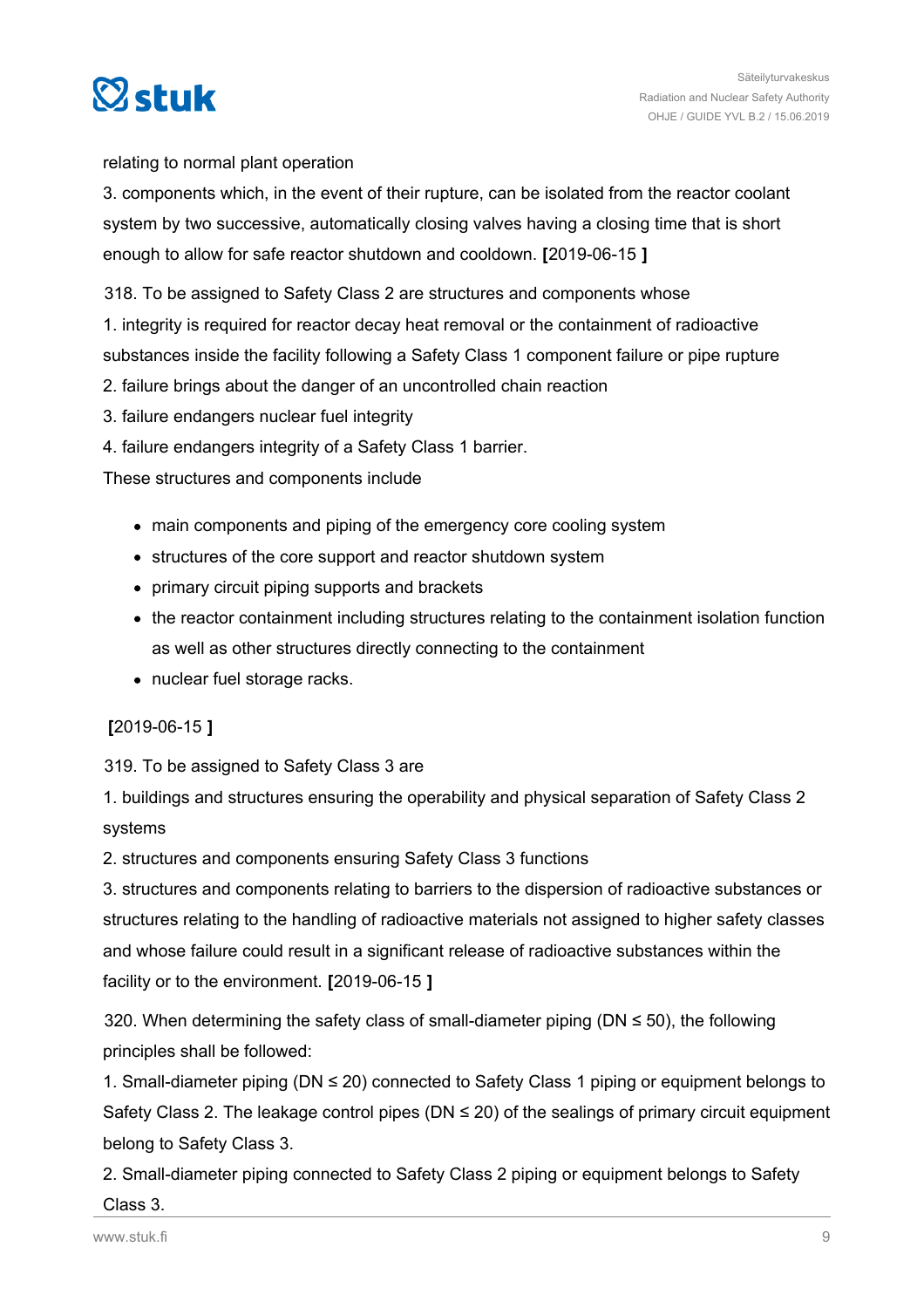<span id="page-9-0"></span>

3. Small-diameter piping connected to Safety Class 3 piping or equipment belongs to Class EYT (non-nuclear safety). **[**2013-11-15 **]**

321. The classification of small-diameter piping is not lowered if a leak in the pipe results in the loss of the safety function on which the classification is based. Small-diameter piping of this kind includes for example impulse lines relating to protection I&C systems measurements, fuel pipes of diesel generators and coolant pipes of pumps. **[**2013-11-15 **]**

322. Piping supports and brackets shall be placed in a safety class one step lower than the class of piping they support. The supports of Safety Class 3 and EYT piping belong to Class EYT. **[**2013-11-15 **]**

### **3.4 Seismic classification**

323. The systems, structures and components of nuclear facilities shall be assigned to three categories, S1, S2A and S2B, based on the seismic resistance requirements set for them. **[**2013-11-15 **]**

324. Systems, structures and components assigned to seismic category S1 shall maintain their integrity, leaktightness, functionality and proper position in a loading situation caused by a design basis earthquake. If justifiable, some components may be assigned only a certain feature, such as leaktightness, which must be maintained in a loading situation induced by a design basis earthquake. **[**2013-11-15 **]**

### 325. Seismic category S1 shall comprises

1. in a boiling water reactor, the reactor pressure vessel, main steam pipes up to the containment outer isolation valves including the valves and other piping connecting to the primary circuit up to the containment isolation valves including the valves

2. in a pressurised water reactor, the reactor pressure vessel, primary circuit piping and valves, pressuriser, primary circulation pumps, steam generators, other piping connecting to the primary circuit and secondary circuit pipelines up to the containment isolation valves including the valves

3. reactor pressure vessel internals

4. Safety Class 2 systems, structures and components required to bring the plant to a controlled state during anticipated operational occurrences or postulated accidents at least to the extent that the system's earthquake-resistant subsystems accomplish the single-failure criterion 5. structures and components which, in case of failure, may bring about significant spreading of radioactive substances inside or outside the facility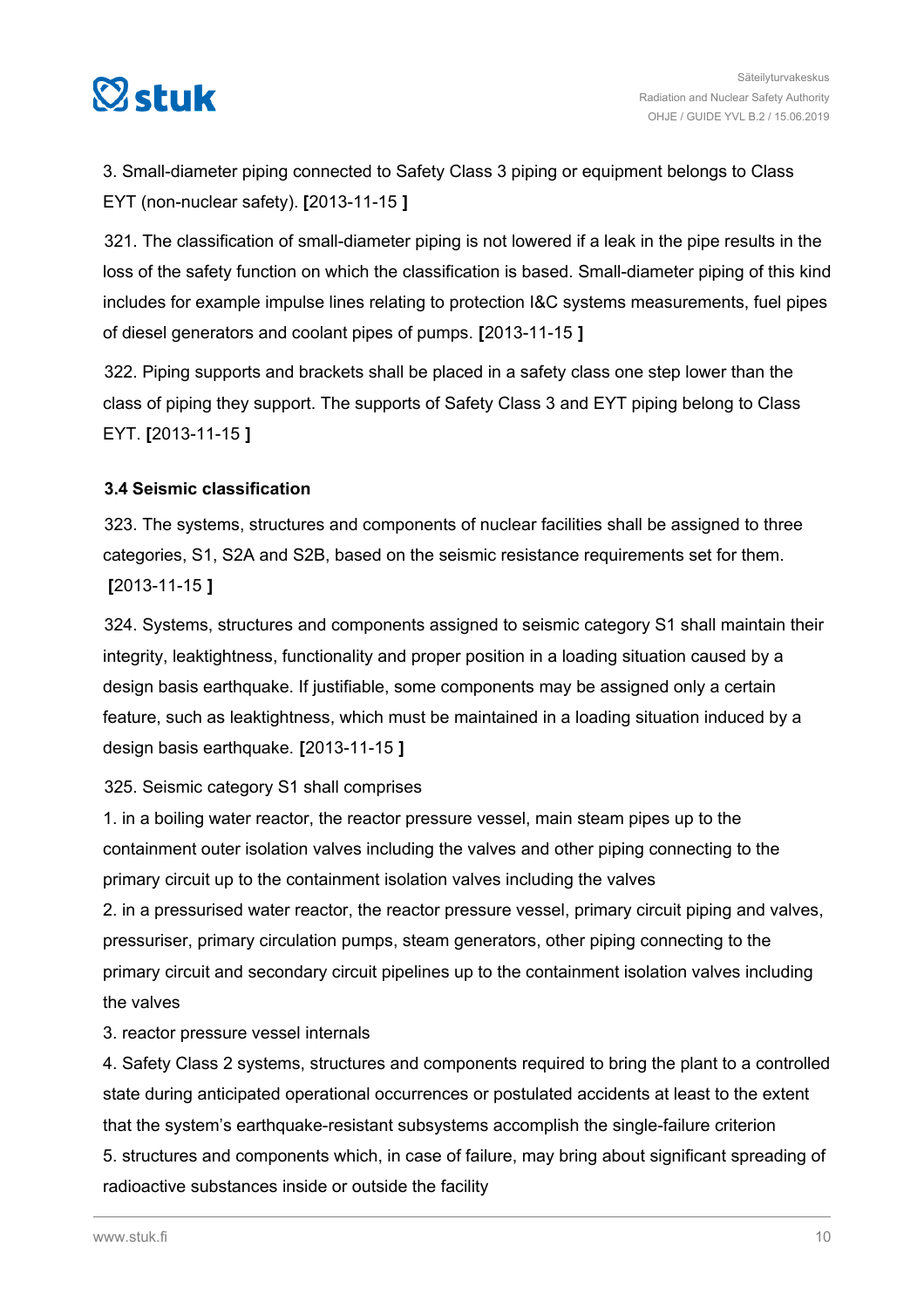

6. systems, structures and components required to bring the facility into a safe state and to maintain it

7. systems and structures ensuring the subcriticality and cooling of stored nuclear fuel including spent nuclear fuel storage pools

8. systems, structures and components that are essential for emergency response activities 9. systems which are located in rooms containing safety-classified systems, components or structures and which contain oil, other inflammable fluids or combustible gases or oxygen and other systems whose failure in consequence of a seismic event causes a fire hazard, and systems containing great amounts of toxic or asphyxiating gases

10. the fire detection and alarm systems and fire extinguishing systems with extinguishing agents in rooms containing safety-classified components, unless the consequences of a fire can be demonstrated as highly insignificant by analyses. **[**2019-06-15 **]**

326. Seismic category S2A shall comprise systems, structures and components the maintenance of whose operability and integrity is not essential for the accomplishment of safety functions but which may have effects depending on their system connection or location (e.g. collapse, falling) or due to other reasons (release of a hazardous substance, fire, flooding) on the safety-related operation or integrity or automated safety functions of seismic category S1 systems. **[**2019-06-15 **]**

327. All seismic category S1 and S2A components shall be assigned the characteristics (e.g. functionality, integrity) that they must maintain after a loading situation caused by a design basis earthquake. **[**2013-11-15 **]**

328. Seismic category S2B shall comprise all other systems, structures and components of the nuclear facility. **[**2013-11-15 **]**

329. Seismic categorisation shall be verified by means of Probabilistic Risk Assessment (PRA). **[**2013-11-15 **]**

330. The classification document shall mention in the seismic classification section with regard to systems, structures and components belonging to categories S1 and S2A whether their design shall also take into account vibration-induced loading following a large commercial airliner crash and an explosion pressure wave according to YVL B.7. **[**2019-06-15 **]**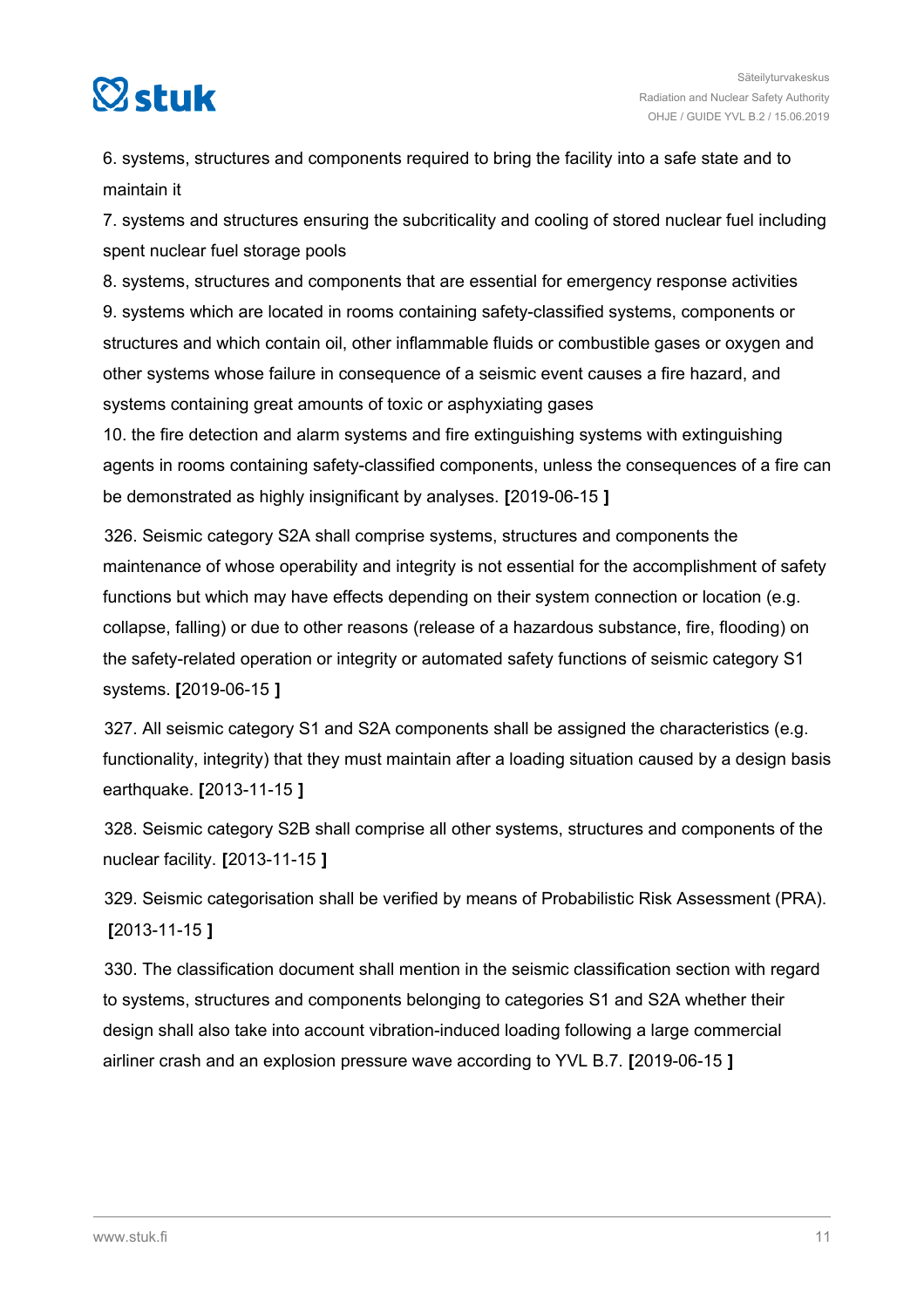

<span id="page-11-0"></span>

### **3.5 Classification document**

331. Moved to para 104. **[**2019-06-15 **]**

332. The classification document shall present

- 1. safety classification criteria
- 2. seismic classification criteria
- 3. connection between safety class and quality requirements
- 4. a list of systems

5. system-specific lists of structures and components for Safety Class 1, 2 and 3 components

as well as lists of Class EYT pressure equipment and Class EYT/STUK systems

- 6. safety class of systems, structures and components
- 7. seismic classification of systems, structures and components
- 8. environmental qualification of structures and components
- 9. flow diagrams for process systems and air conditioning
- 10. main diagrams for electrical systems
- 11. conceptual diagrams of I&C systems. **[**2019-06-15 **]**

333. In the list of systems, the systems shall be consistently arranged into groups and provided with identification markings and safety class designations. **[**2013-11-15 **]**

334. Classification of buildings, structures and the facility's main components and their physical location at the facility shall be presented in drawings or in some other manner appropriate for presenting building classification. **[**2013-11-15 **]**

335. System boundaries shall be unambiguously indicated in the classification document's main diagrams for electrical systems and in the schematic diagrams of I&C systems. **[**2013-11-15 **]**

336. The flow diagrams of process systems shall show at least system and class boundaries as well as the process-technical location of components in the system. **[**2019-06-15 **]**

336a. The safety classification of piping shall be indicated in the flow diagrams of the process systems. **[**2019-06-15 **]**

337. The classification document shall be updated during the nuclear facility's operation. **[**2013-11-15 **]**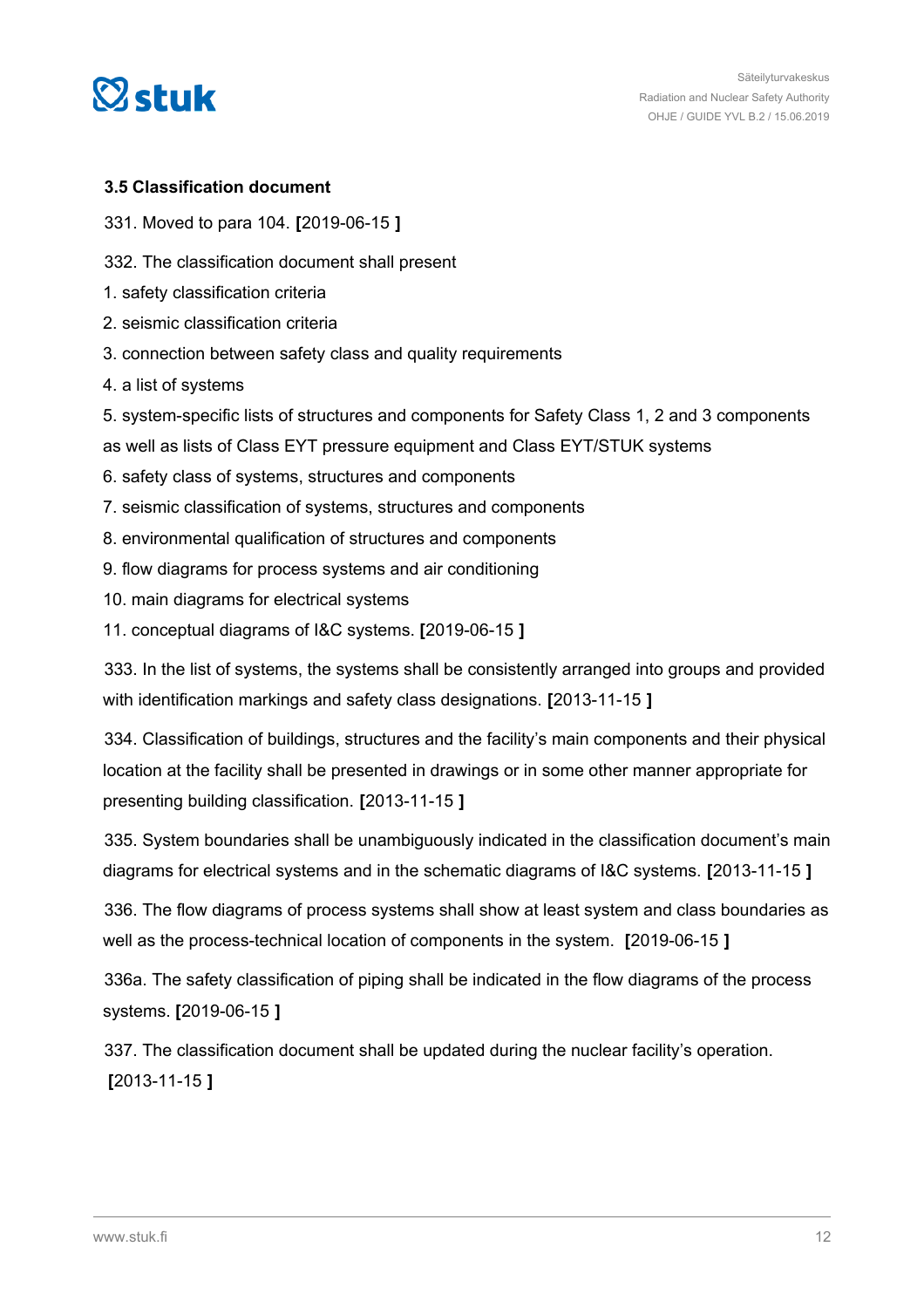<span id="page-12-0"></span>

## **4 Regulatory oversight by the Radiation and Nuclear Safety Authority**

401. Based on their safety class, STUK determines the scope of the regulatory oversight of systems, structures and components. **[**2013-11-15 **]**

402. During the application for a construction licence, STUK assesses the appropriateness of the preliminary system-level safety classification document required under Section 35 of the Nuclear Energy Decree (161/1988) and approves the preliminary classification document. **[**2013-11-15 **]**

403. During the operating licence phase, STUK reviews and, based on the review, approves the final classification document. **[**2013-11-15 **]**

404. During the nuclear facility's operation, STUK reviews and, based on the review, approves modifications and additions to the classification document. STUK also assesses any needs to modify the classification document based on operating experience and the results of PRA, for example. **[**2013-11-15 **]**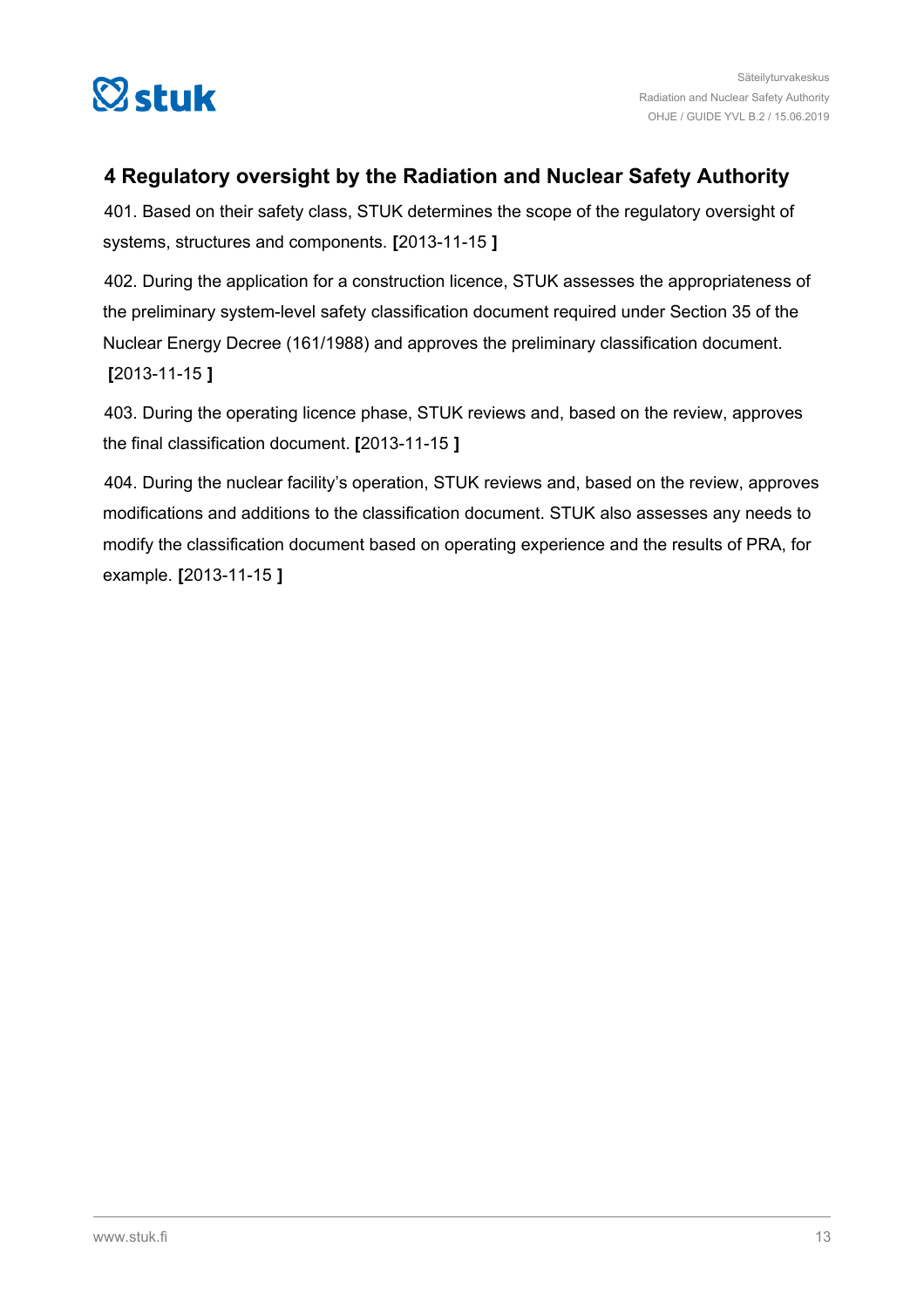<span id="page-13-0"></span>

### **5 References**

1. Nuclear Energy Act (990/1987). **[**2013-11-15 **]**

2. Nuclear Energy Decree (161/1988). **[**2013-11-15 **]**

3. Radiation and Nuclear Safety Authority Regulation on the Safety of a Nuclear Power Plant (STUK Y/1/2018). **[**2019-06-15 **]**

4. Radiation and Nuclear Safety Authority Regulation on the Safety of Disposal of Nuclear Waste (STUK Y/4/2018). **[**2019-06-15 **]**

5. Removed. **[**2019-06-15 **]**

6. Safety of Nuclear Power Plants: Design. IAEA Safety Standards Series, Requirements, No. SSR 2/1 (Rev. 1). IAEA 2016. **[**2019-06-15 **]**

7. Report WENRA Safety Reference Levels for Existing Reactors, Issue G. WENRA 24.9.2014. **[**2019-06-15 **]**

8. Safety Classification of Structures, Systems and Components in Nuclear Power Plants, SSG-30, 2014, IAEA. **[**2019-06-15 **]**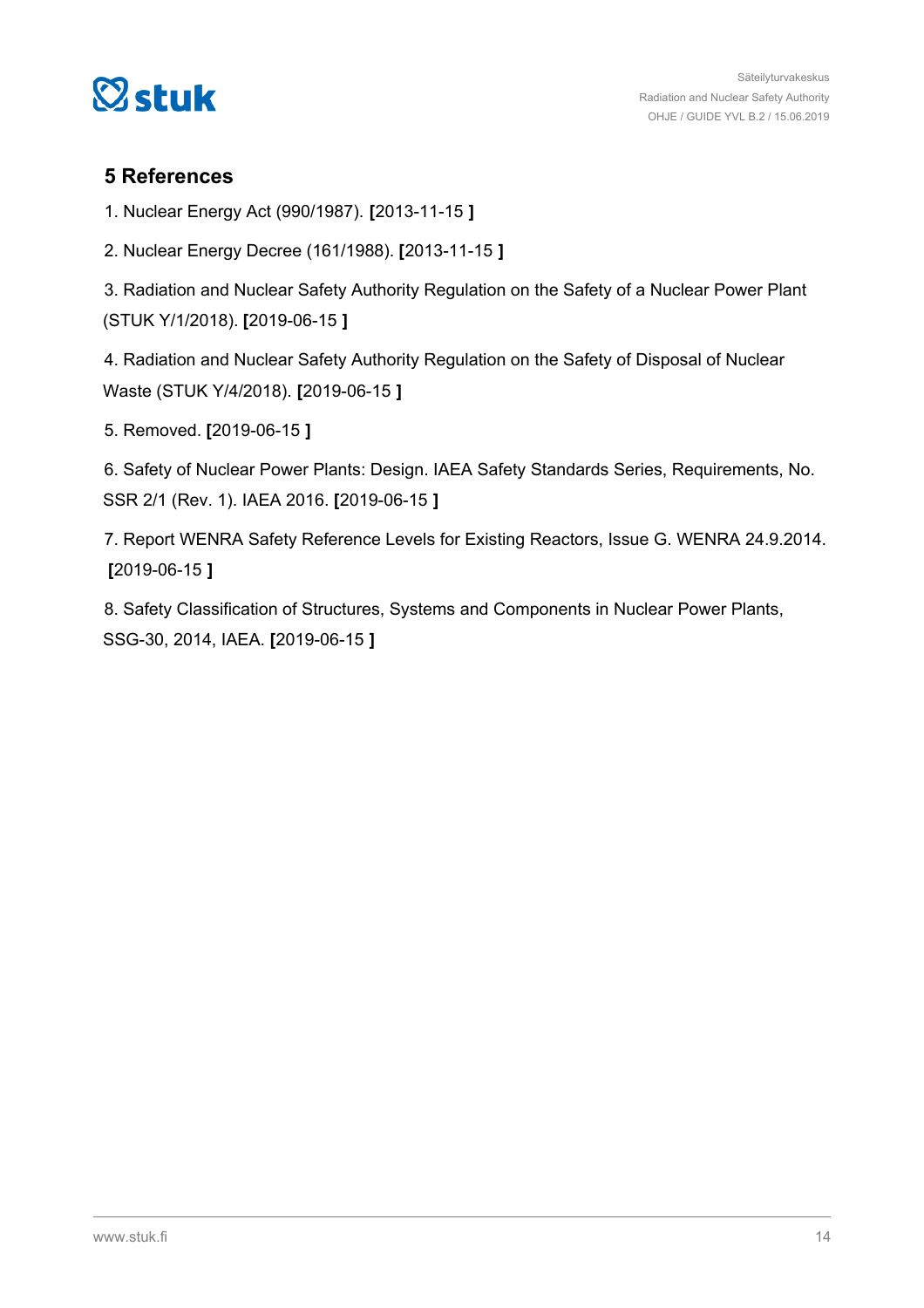

## **Definitions**

### **Diversity principle**

Diversity principle shall refer to the backing up of functions through systems or components having different operating principles or differing from each other in some other manner, with all systems or components able to implement a function separately. (STUK Y/1/2018)

### **Controlled state**

Controlled state shall refer to a state where a reactor has been shut down and the removal of its decay heat has been secured. (STUK Y/1/2018)

### **System**

System shall refer to a combination of components and structures that performs a specific function.

### **Seismically classified system/structure/component**

Seismically classified system, structure or component shall refer to a system, structure or component which has been classified in different seismic categories based on the earthquake resistance requirements set for them.

### **Anticipated operational occurrence**

Anticipated operational occurrence shall refer to such a deviation from normal operation that can be expected to occur once or several times during any period of a hundred operating years. (Nuclear Energy Decree 161/1988)

### **Postulated accident**

Postulated accident shall refer to a deviation from normal operation which is assumed to occur less frequently than once over a span of one hundred operating years, excluding design extension conditions; and which the nuclear facility is required to withstand without sustaining severe fuel failure, even if individual components of systems important to safety are rendered out of operation due to servicing or faults. Postulated accidents are grouped into two classes on the basis of the frequency of their initiating events: a) Class 1 postulated accidents, which can be assumed to occur less frequently than once over a span of one hundred operating years, but at least once over a span of one thousand operating years; b) Class 2 postulated accidents, which can be assumed to occur less frequently than once during any one thousand operating years. (Nuclear Energy Decree 161/1988)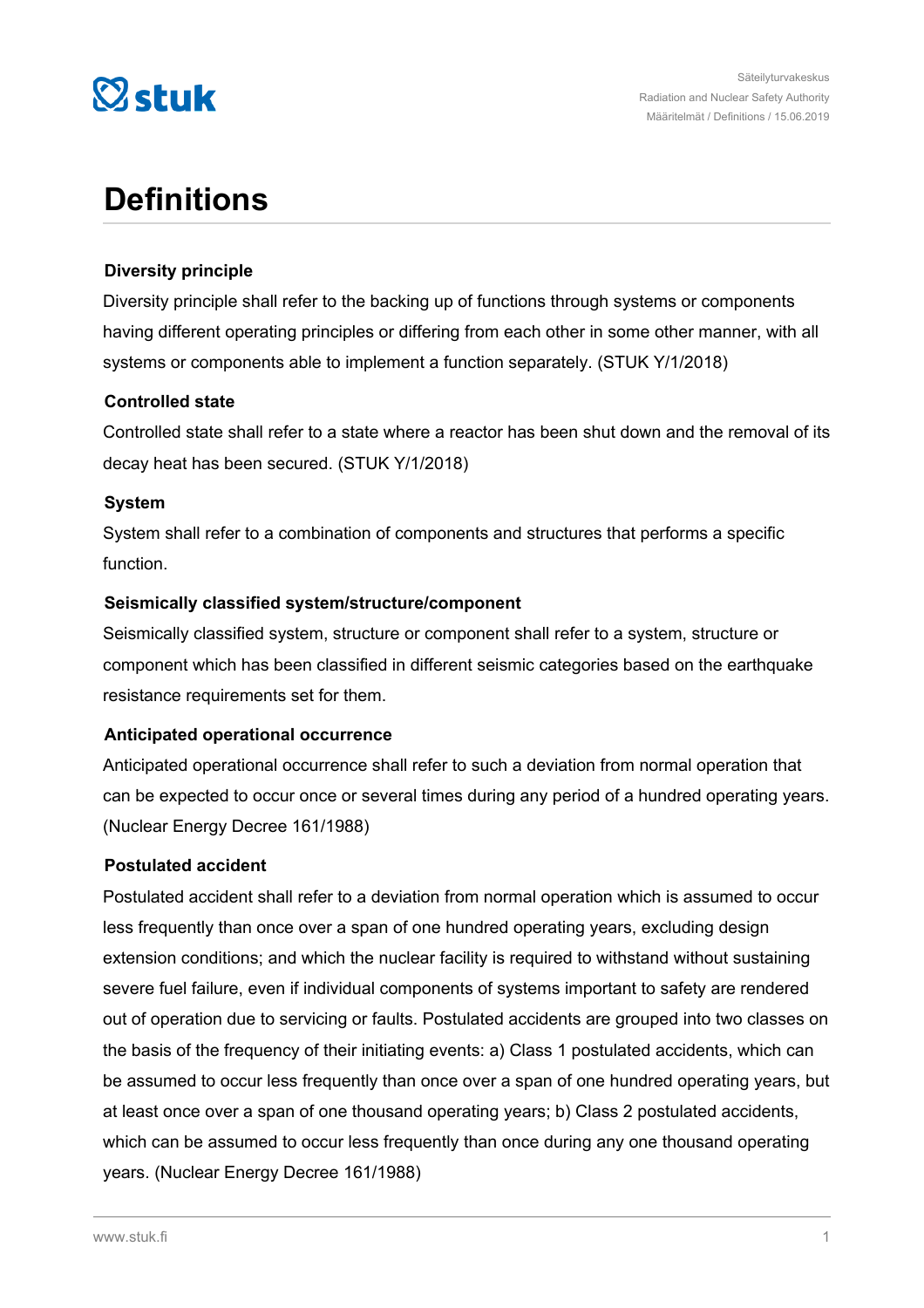

### **Design extension condition**

Design extension condition shall refer to:

a. an accident where an anticipated operational occurrence or class 1 postulated accident involves a common cause failure in a system required to execute a safety function;

b. an accident caused by a combination of failures identified as significant on the basis of a probabilistic risk assessment; or

c. an accident caused by a rare external event and which the facility is required to withstand without severe fuel failure.

(Nuclear Energy Decree 161/1988)

### **Design basis earthquake**

Design basis earthquake shall refer to facility site ground motion used as the basis for the nuclear facility's design. The design basis earthquake shall be so defined that in the current geological conditions the anticipated frequency of occurrence of stronger ground motions is not more often than once in a hundred thousand years  $(1 \times 10^{-5}/a)$  at median confidence level. A design basis earthquakes are represented using peak ground acceleration and ground response spectra.

### **Probabilistic Risk Assessment, PRA**

Probabilistic risk assessment (PRA) shall refer to quantitative assessments of hazards, probabilities of event sequences and adverse effects influencing the safety of a nuclear power plant. (Nuclear Energy Decree 161/1988)

### **Safe state**

Safe state shall refer to a state where the reactor has been shut down and is non-pressurised, and removal of its decay heat has been secured. (STUK Y/1/2018)

### **Safe state following a severe reactor accident**

Safe state following a severe reactor accident shall refer to a state where the conditions for the controlled state of a severe reactor accident are met and, in addition, the pressure inside the containment is low enough that leak from the containment is minor, even if the containment is not leak-tight. (STUK Y/1/2018)

### **System/structure/component important to safety**

System/structure/component important to safety shall refer to systems, structures or components in safety classes 1, 2 and 3 and systems in class EYT/STUK.

### **Safety-classified system/structure/component**

Safety-classified system/structure/component shall refer to a system, structure or component